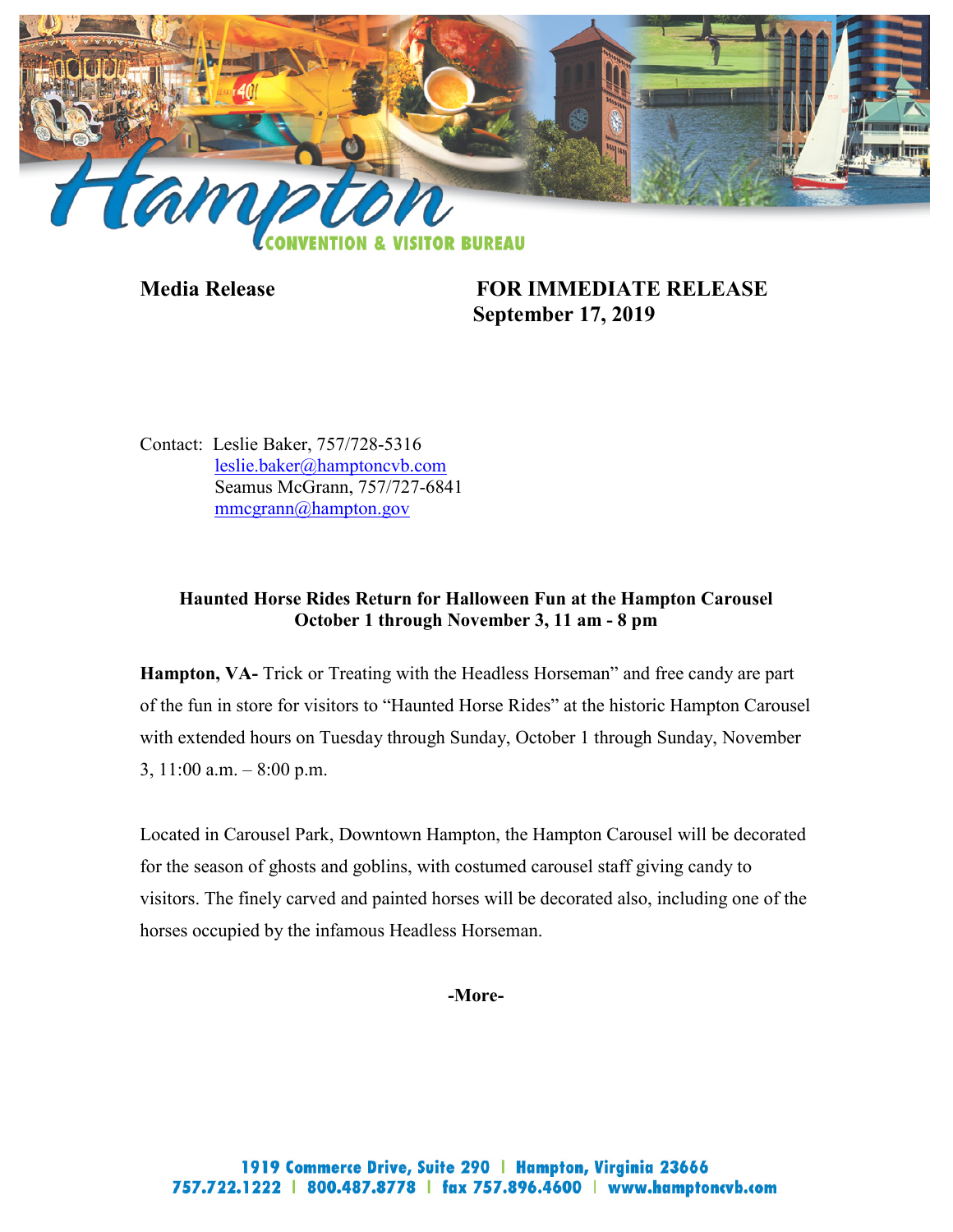# **Haunted Horse Return for Halloween Fun at the Historic Hampton Carousel October 1 Through November 3, 11 am - 8 pm- Page 2**

Entry to the carousel pavilion and Halloween candy are free. Rides on the carousel are just \$1.00. The carousel is closed on Mondays.

### **Hampton Carousel**

Built in 1920, the carousel is completely restored to its original beauty and housed in its own weather-protected pavilion on the city's downtown waterfront. It is one of only 170 antique wooden merry-go-rounds still existing in the U.S. Hand crafted by the Philadelphia Toboggan Company for the Buckroe Beach Amusement Park, Hampton's Carousel is a whirling tribute to the skill of its creators.

After untold numbers of young and old enjoyed the carousel over its 65-year tenure, it was put in storage with the closure of Buckroe Beach Amusement Park in the mid-1980s. It was moved and restored at its current location in Carousel Park on Settlers Landing Road in Downtown Hampton in 1991. It still boasts its original mirrors and oil paintings, as well as 48 intricately decorated horses. Rising and falling to the strains of the original band organ, many of these carousel horses are so finely carved that the veins in their necks and legs are visible. Special hours are available for groups or special occasions.

The carousel will close December 29, 2019 and reopen for the season on April 1, 2020.

The Hampton Carousel is located at 602 Settlers Landing Rd. Tickets on sale at the Hampton History Museum and at the Hampton Carousel. For more information, dial 757/727-1102.

Partially bordered by the Hampton Roads harbor and Chesapeake Bay, Hampton, with

**-More-**